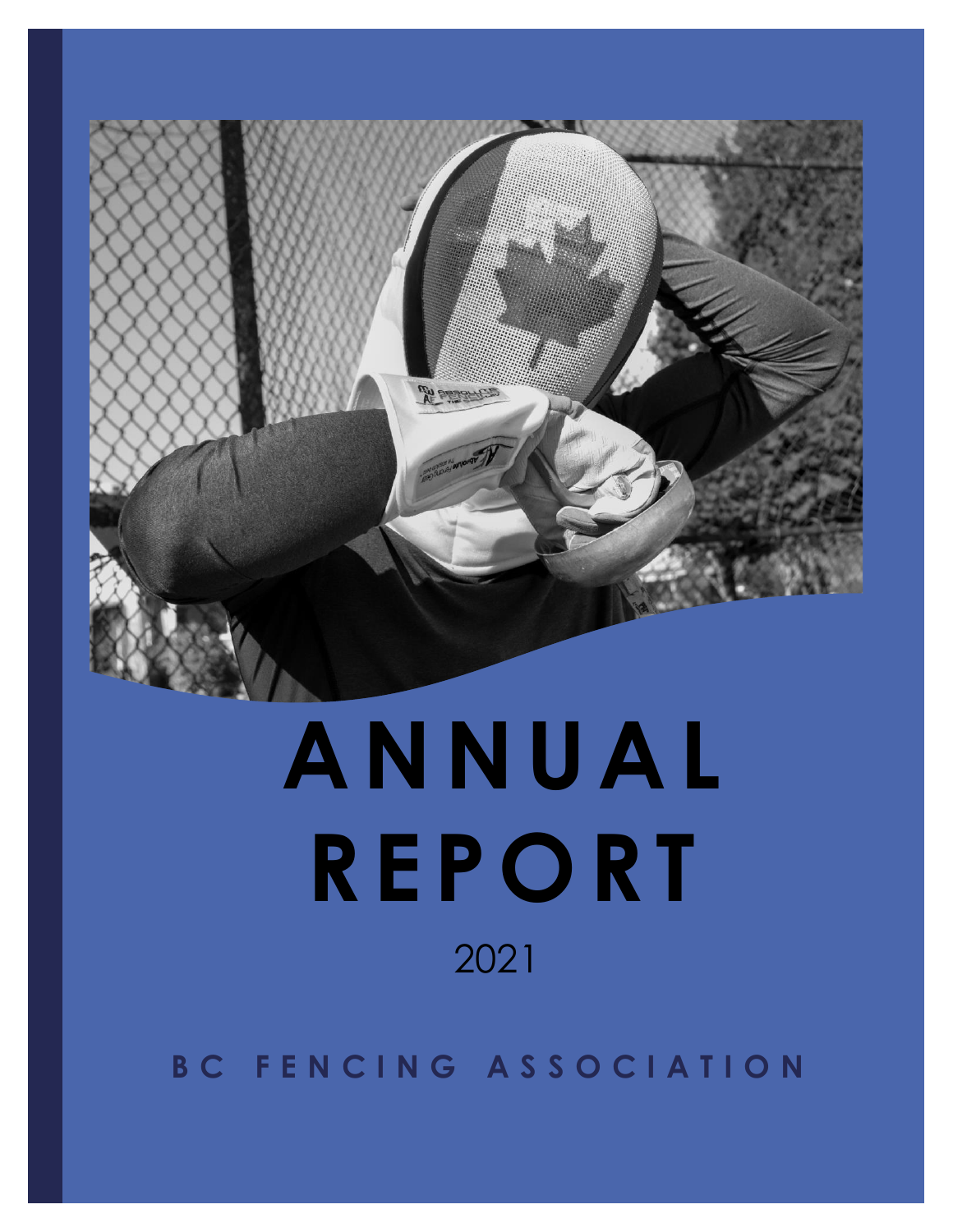# **CONTENTS**

| a. Salt Lake City      |  |
|------------------------|--|
|                        |  |
| b. Tokyo 2020          |  |
|                        |  |
| 3. Increased coaching  |  |
|                        |  |
| 4. Increased official  |  |
|                        |  |
| 5. Provide competitive |  |
|                        |  |
| 6. Recognizing         |  |
|                        |  |
| 7. Community           |  |
|                        |  |
| 8. Market to           |  |
|                        |  |
|                        |  |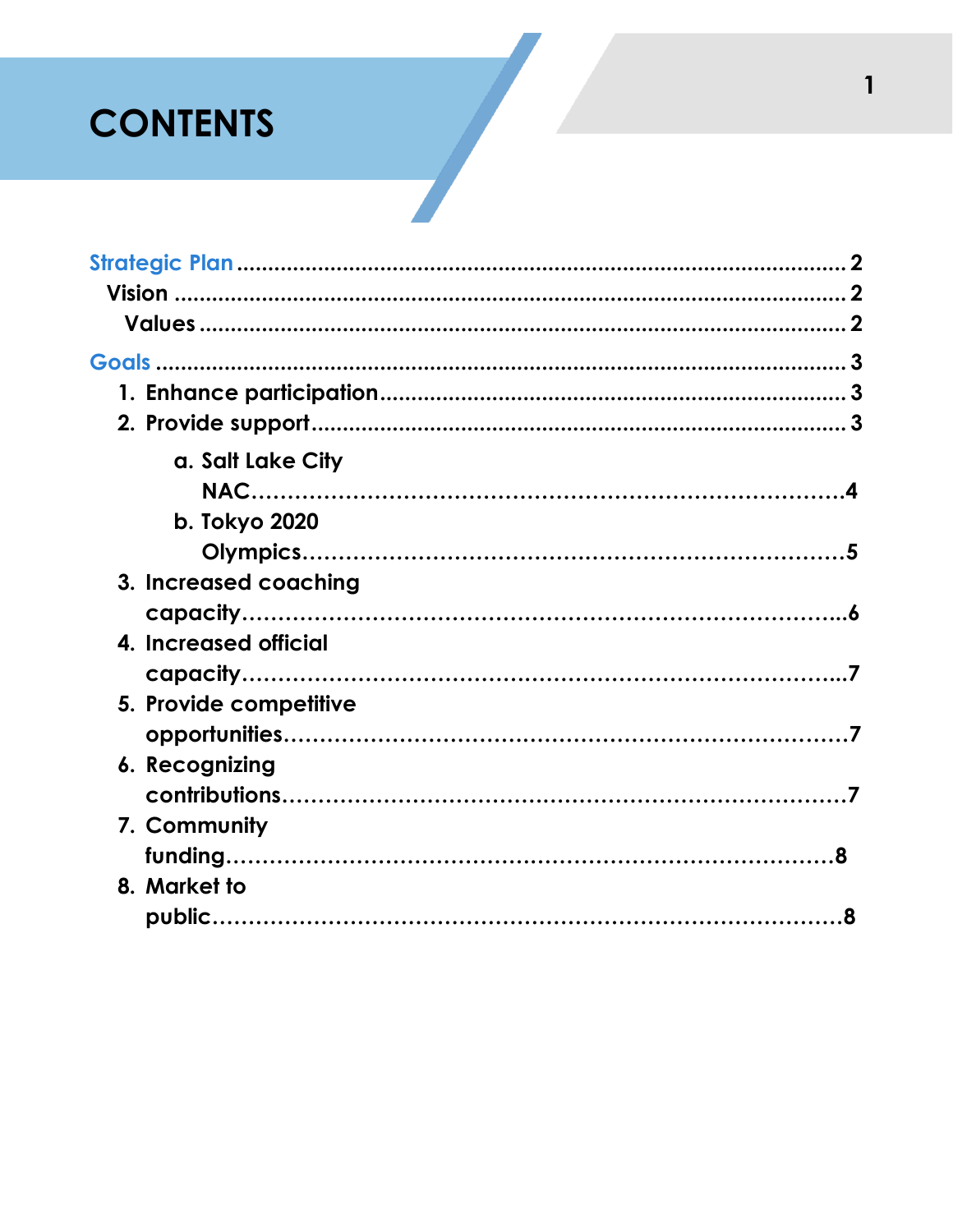## **Strategic Plan**

## **Vision**

Firstly**,** the BCFA and its member clubs will achieve increased participation within the sport of fencing at all levels, genders, age groups, and weapons. The BCFA and its associated clubs will additionally achieve increased success at the competitive level. As the competitive participation and success has increased over the years, this "success" is viewed as following: continuing to obtain more medals in both a National and International setting, as well as furthering the number of BCFA members qualified to the Canadian National Teams. Lastly, the BCFA will focus on securing funding from a multitude of sources and will additionally ensure that greater than 70% of revenue received is utilized directly towards the BC fencing community.

## **Values**

The BCFA believes in six core values, which include the following:

- 1. Promoting excellence in the sport of fencing
- 2. Equal accessibility for all those who desire to participate in the sport
- 3. Safety for all participants
- 4. Sportsmanship and fair play among all those involved
- 5. Responsive service to members of the community
- 6. Respect for the sport of fencing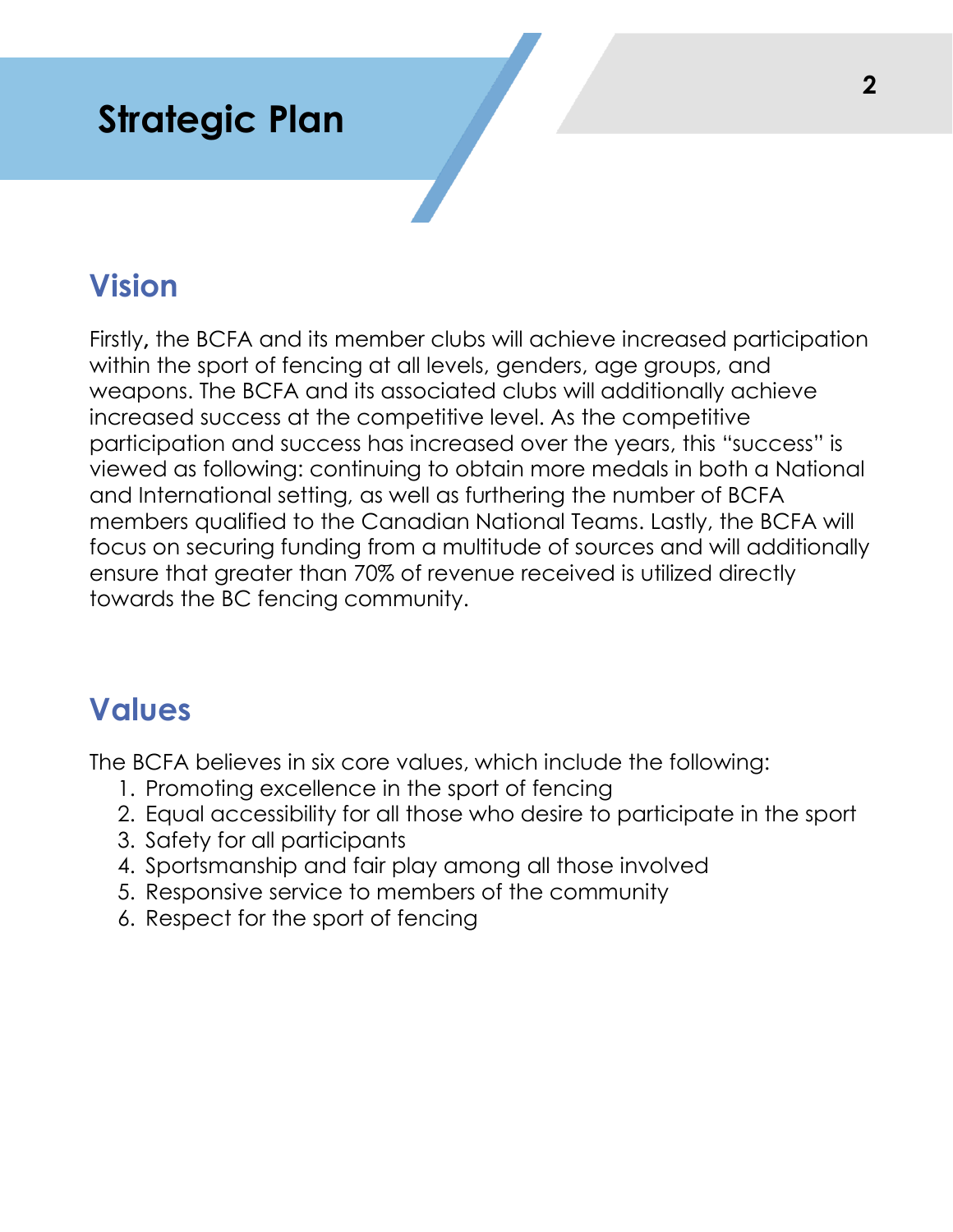

## **1.Enhance Participation in Sport**

- **Outcome:** By 2021, the BCFA will have reached approximately 1,500 competitive and 5,000 developmental members on a sustainable annual basis.
- **Current State:** The number of BC fencers has continued to grow over the last year. However, due to the impact that the COVID-19 pandemic has had on competitive opportunities and memberships, it is difficult to assess the legitimate status of BC's fencing community right now.

## **2. Provide Support and Infrastructure**

- **Outcome**: By 2021, BC fencers will have achieved numerous successes on both the national and international circuits. The BCFA community will win 20% of the total medal count at both Canada Cup and Canadian National events on an annual basis, as well as have medaled in every age and weapon categories at NAC events on an annual basis. They will also have medaled at the Pan- American Championships at the Cadet, Junior, and Senior levels in every weapon category. Athletes will have medaled at the World Championships as well at the cadet, junior, and senior levels.
- **Current State:** Despite the Covid-19 pandemic halting competitions for much of the 2020/2021 season, BC fencers continue to fulfill this goal as competitions resume.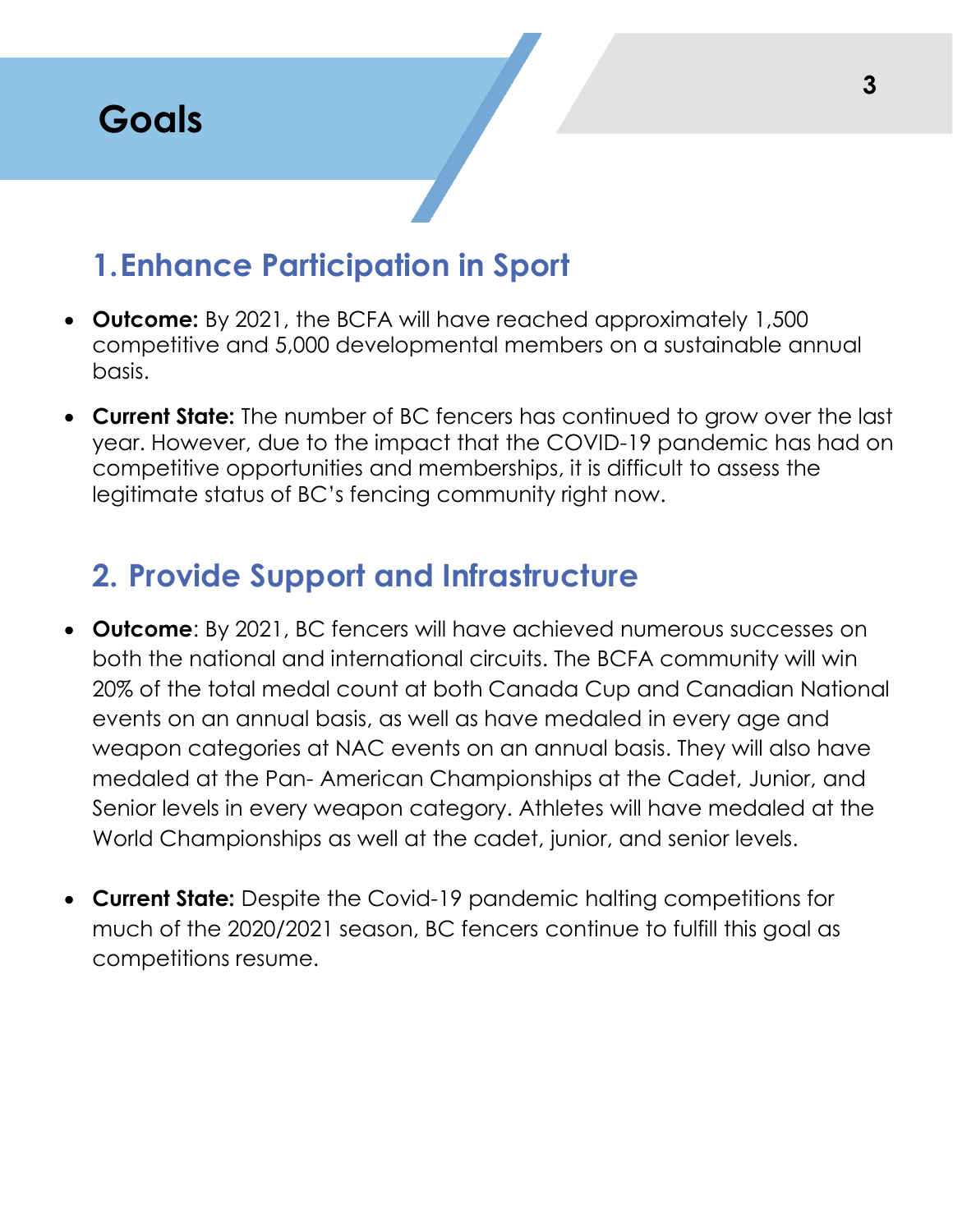## **Salt Lake City (NAC)**

**Cadet Men's Epee – Nicholas Zhang (Gold)**





SILVER MEDALIST JUNIOR TEAM MEN'S SABRE

**Junior Team Men's Sabre - Jack and Jerry Pan (Gold)**

**Junior Men's Epee – Avery Townsend (6th)**

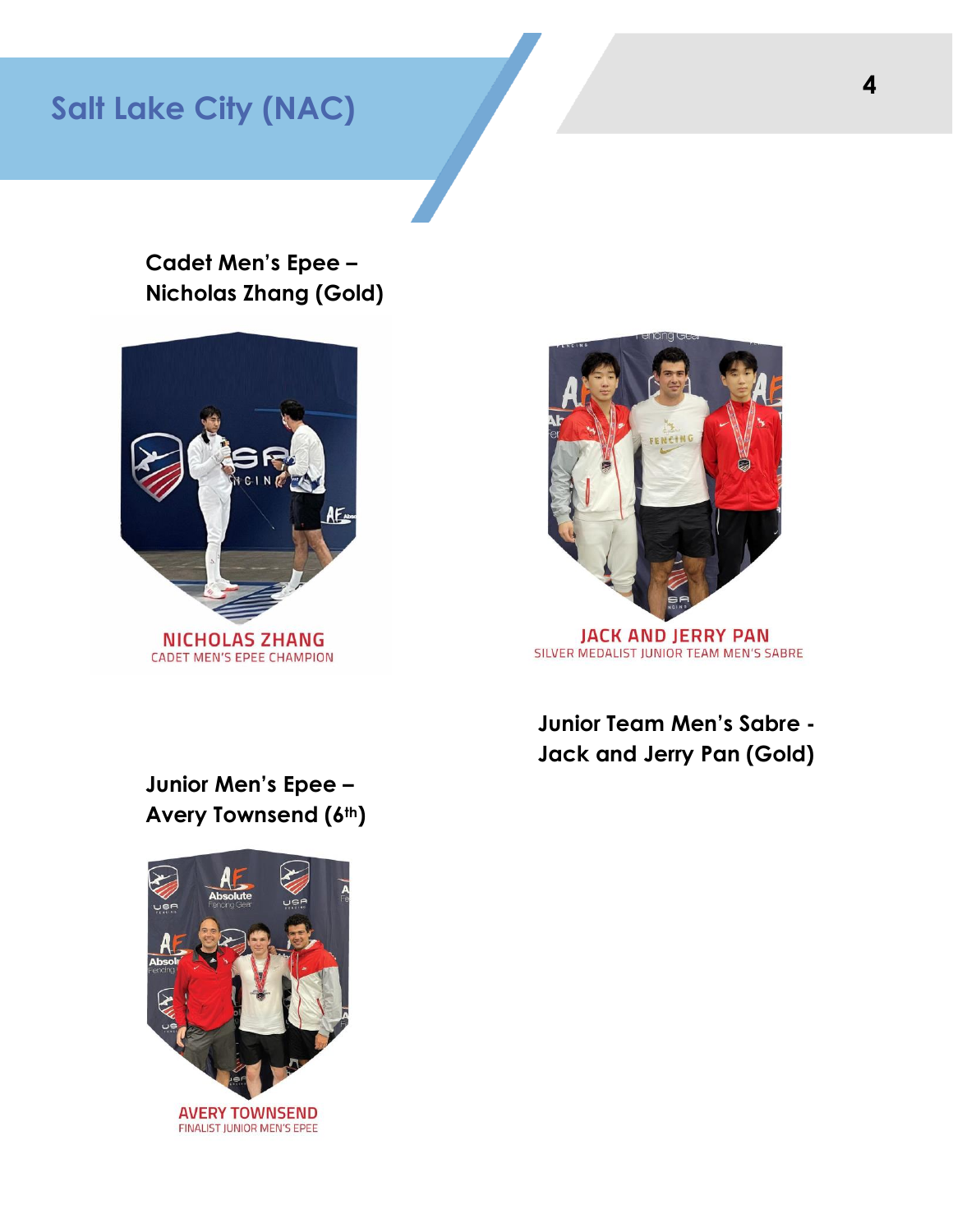## **Tokyo 2021 Olympics**

#### **Shaul Gordon – Men's Sabre (Individual)**

Shaul Gordon qualified for the individual men's sabre competition at the Olympic Games. Although Shaul has spent more recent years training elsewhere, he remains a cherished member of the BC fencing Community, having begun his fencing journey at Dynamo Fencing Club in Richmond. After fencing Mojtaba Abedini of Iran, Shaul finished 25<sup>th</sup>.



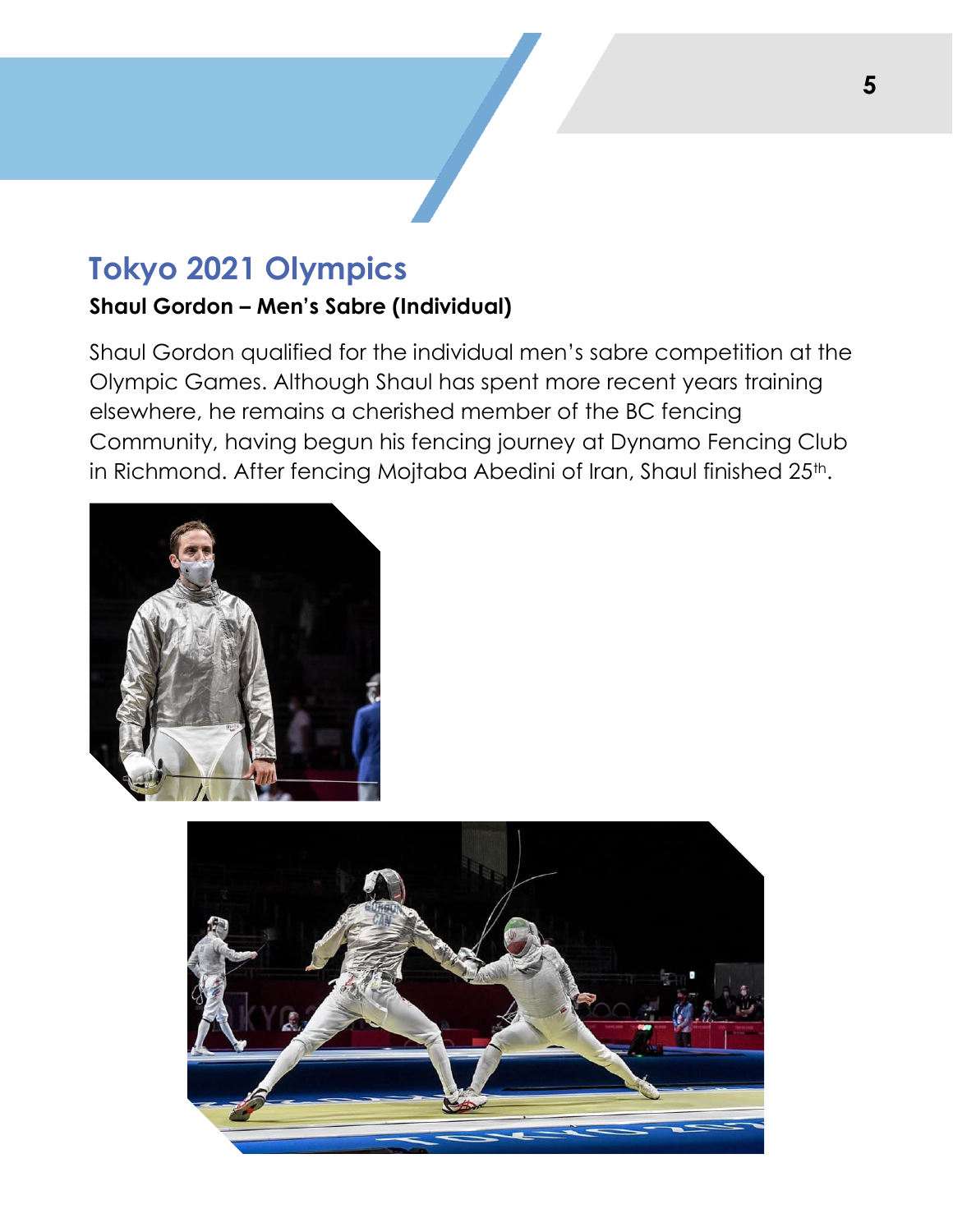#### **Eli Shenkel – Men's Foil (Individual and Team)**

Eli Shenkel qualified for both individual and team men's foil events at the Olympic Games. Shenkel is a head coach and co-founder of S-Class Fencing Club in Richmond. After facing Andrea Cassara of Italy, he finished 30<sup>th</sup> in individual. In the team event, they finished 9<sup>th</sup>.





## **3. Increased Coaching Capacity**

**Outcome:** The BCFA will provide support and programs in pursuance towards increasing the number of trained coaches at both the beginner and competitive levels.

**Current State:** During the past fiscal year, multiple new clubs have opened within the Lower Mainland. These clubs include S-Class Fencing, Vancouver Fencing Club and Lion & Sun Fencing Club. The BCFA has also seen an increase in new coaches within existing clubs.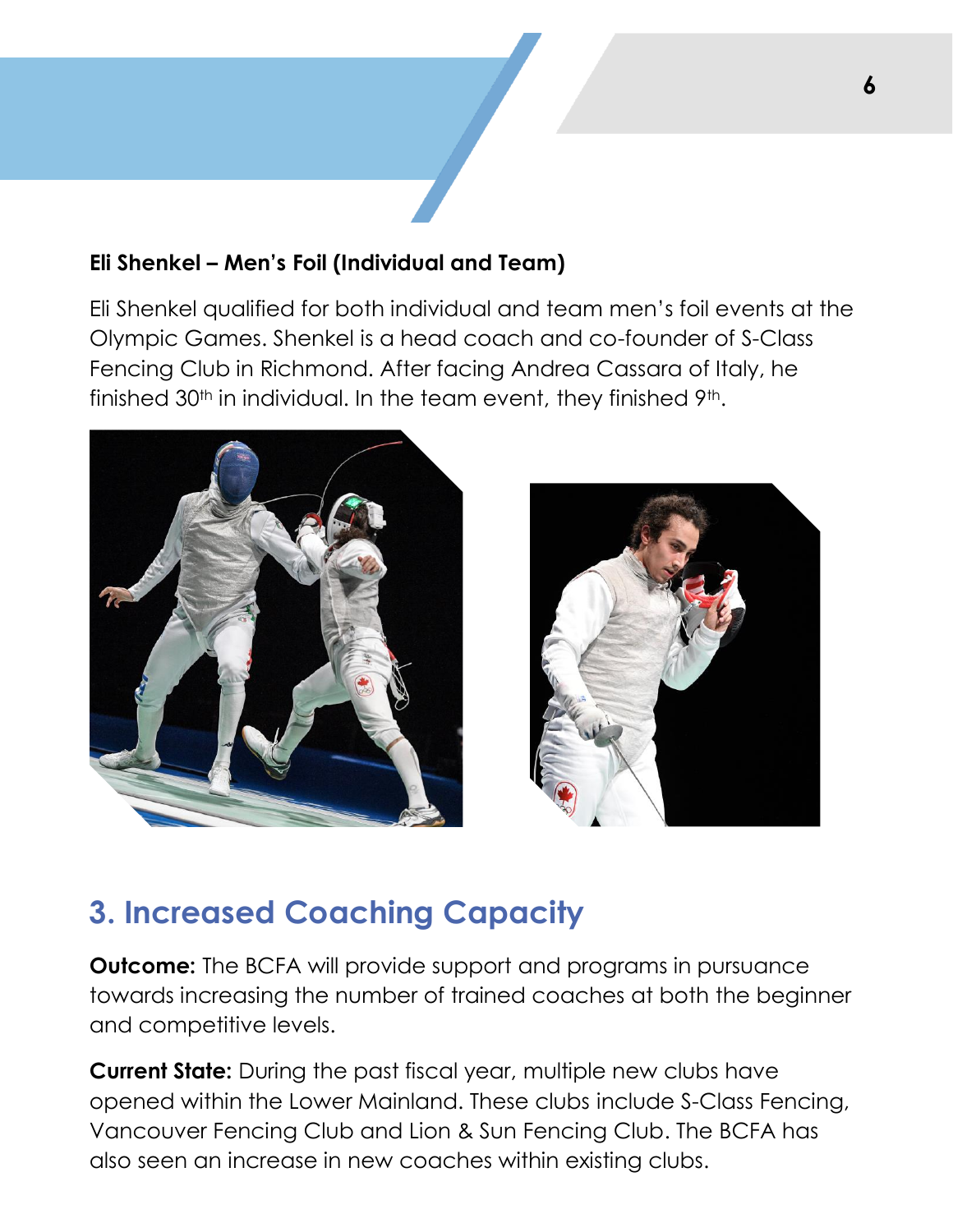

## **4. Increased Official Capacity**

**Outcome:** The BCFA will provide support and programs to increase the number of trained officials, such as referees, tournament managers, armorers, and Directoire Technique staff. They will develop a training program to ensure that members of the BCFA community may become qualified as provincial and national level referees. Competitions will be held for the means of providing experience and training for those of the community who are interested in officiating in a variety of roles.

**Current State:** Due to the COVID-19 pandemic, no further increase in official capacity has occurred.

## **5. Providing Competitive Opportunities for BC Fencers**

**Outcome:** By 2021, the BCFA Provincial Championships will be recognized as a major tournament throughout BC, Western Canada, and the Northwest United States, with an annual attendance of over 500 registrants. The association will have also hosted Western, National, and international tournaments, with the hopes in being in the position to bid to host a Pan Am or World Championship- level event.

**Current State:** Although the past year has made local tournaments difficult, the BCFA remains hopeful in returning to a competitive atmosphere with the Senior Provincial Championships this Fall.

## **6.Recognizing Contributions**

**Outcome:** The BCFA will be run by volunteers whose key skill will be utilized, as well as valued and thus rewarded for their work. Developmental opportunities and recognition for volunteers will be provided, as well as the nomination of members for available awards (CFF or SportBC awards).